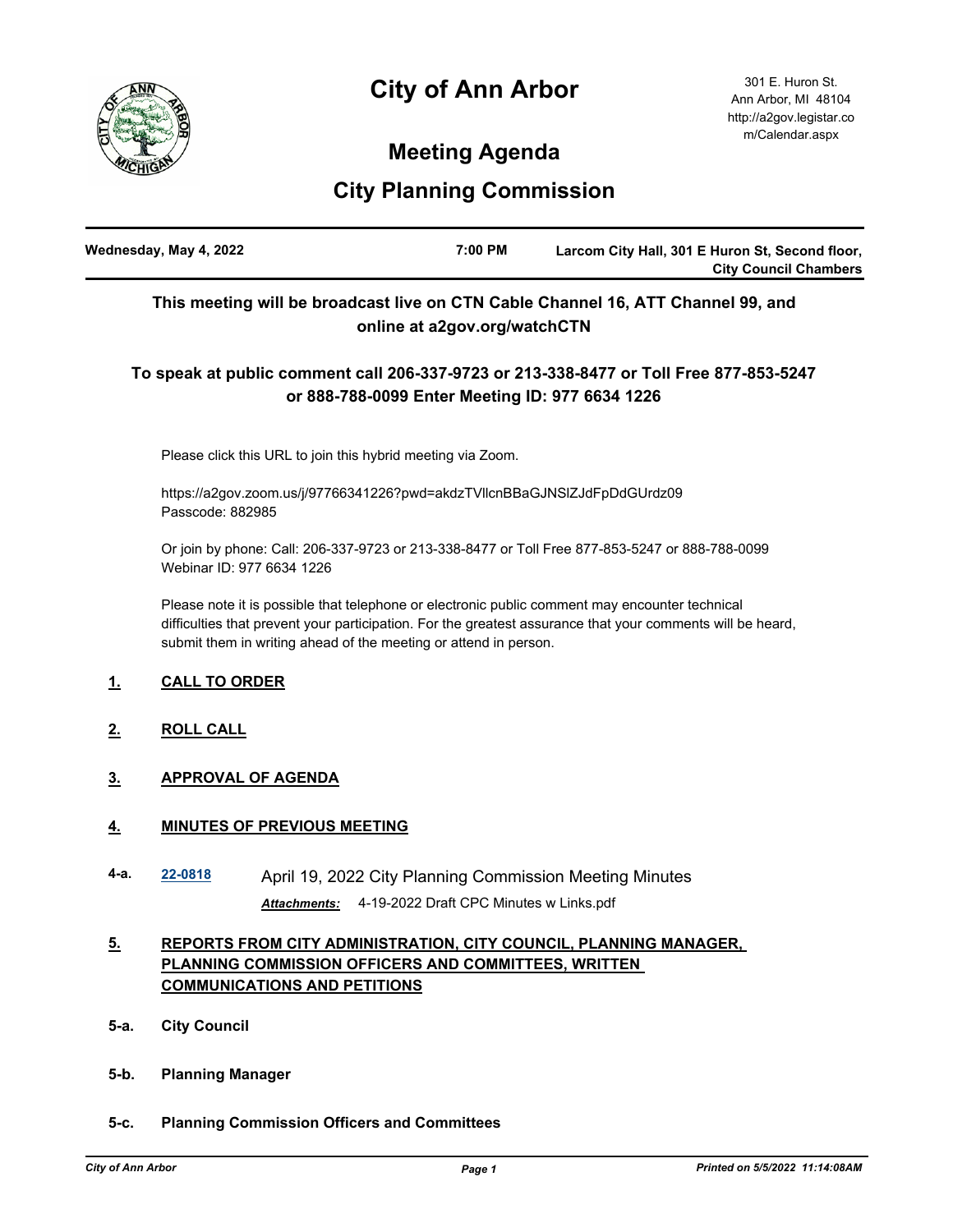### **5-d. Written Communications and Petitions**

- **[22-0819](http://a2gov.legistar.com/gateway.aspx?M=L&ID=29995)** Various Communications Received to City Planning Commission
	- Hayden House Study Cte Memo w Preliminary Report.pdf, Parks & Recreation Open Space Plan Survey Invitation.pdf, Wyche.pdf, Garber.pdf, Rampson.pdf, Henry.pdf, Leaf.pdf, Westphal .pdf *Attachments:*

## **6. PUBLIC COMMENT (Persons may speak for three minutes about an item that is NOT listed as a public hearing on this agenda. Please state your name and address for the record.)**

### **7. PUBLIC HEARINGS SCHEDULED FOR NEXT REGULAR MEETING**

**7-a. [22-0820](http://a2gov.legistar.com/gateway.aspx?M=L&ID=29996)** Public Hearings Scheduled for Tuesday, May 17, 2022 Planning Commission Meeting *Attachments:* 5-17-2022 Notice of Public Hearing.pdf

### **8. UNFINISHED BUSINESS**

**8-a. [22-0821](http://a2gov.legistar.com/gateway.aspx?M=L&ID=29997)** 212 Miller Avenue Site Plan for Planning Commission Approval - Proposed construction of an 8-unit multi-family residential building (13,934 square feet of living space; total 16,875 square feet, including garages) on this 0.20-acre parcel zoned D2 (Downtown Interface). Staff Recommendation: Approval

> 212 Miller Staff Report 2 for May 4 2022 CPC w Layout.pdf, 212 Miller Staff *Attachments:* Report for April 19 2022 w Color Renderings.pdf, 212 Miller Site Plan.pdf

## **9. REGULAR BUSINESS – Project Presentation, Staff Report, Public Hearing, and Commission Discussion of Each Item**

- **9-a. [22-0822](http://a2gov.legistar.com/gateway.aspx?M=L&ID=29998)** Comprehensive Plan Review The Ann Arbor City Planning Commission and Planning & Development Services Unit review the City Comprehensive Plan on a regular basis. The City Comprehensive Plan consists of several plans, or "elements," that work together to describe a vision for the City's future and guide decisions about its land use, transportation, infrastructure, environment, housing, and public facilities. The adopted plan elements can be found on the City's website at www.a2gov.org/compplan <http://www.a2gov.org/compplan> *.* As part of an annual review, the Planning Commission is seeking comments about the City Comprehensive Plan, including elements that should be studied for possible change or new elements that should be added to the Plan. Staff Recommendation: Postponement
	- Attachments: Adopted Master Plan Resolution.pdf, Comprehensive Planning May 4 2022.pdf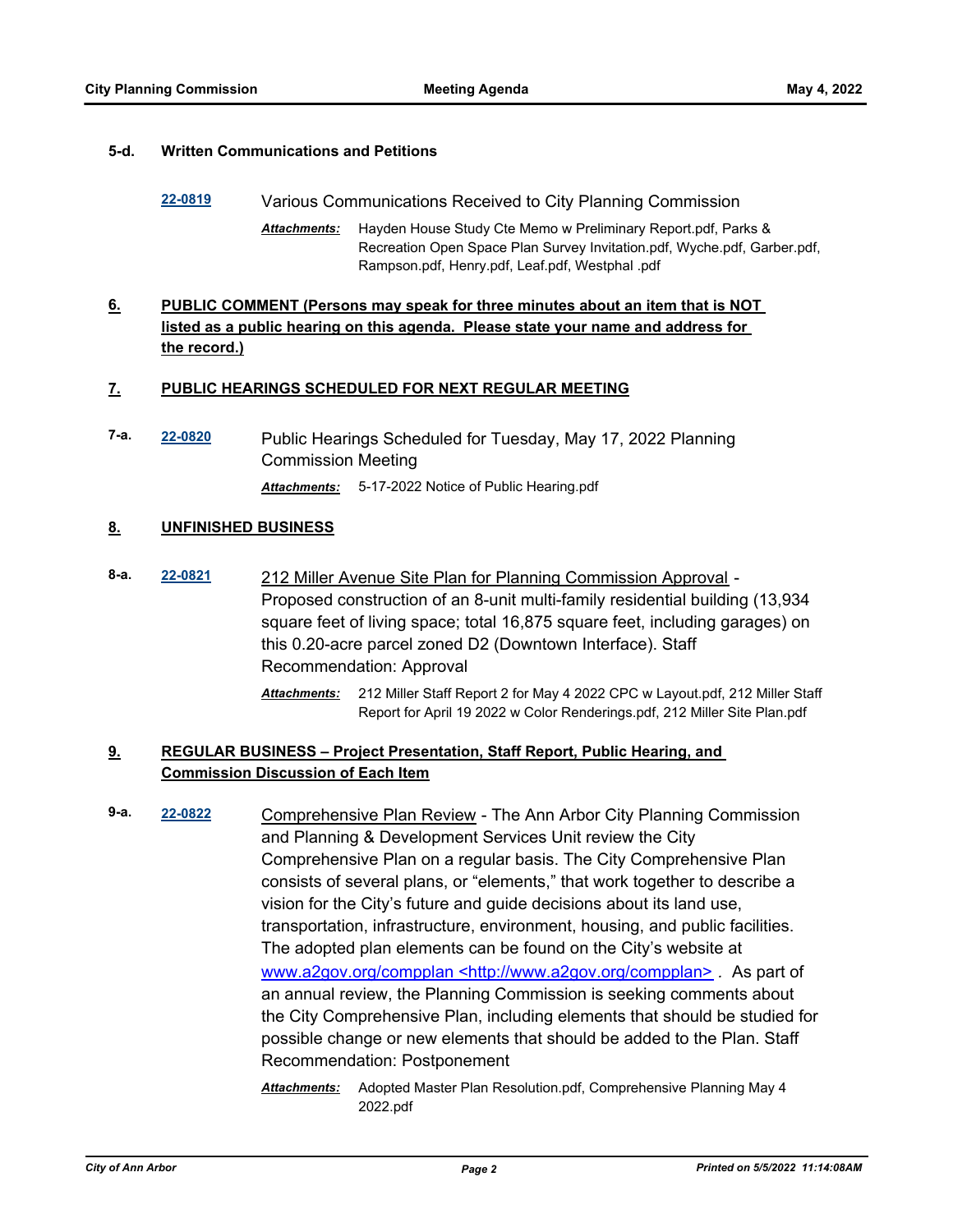### **10. OTHER BUSINESS**

- **10-a. [22-0823](http://a2gov.legistar.com/gateway.aspx?M=L&ID=29999)** 2022-2023 City Planning Commission and Staff Work Program Staff Recommendation: Postponement
	- Attachments: Adopted 2021-22 CPC Work Program.pdf, CPC FY 23 Work Program Memo 4-19-22 Meeting.pdf, FY 23 Work Program - May 4 2022 Draft.pdf

### **11. PUBLIC COMMENT (Persons may speak for three minutes on any item.)**

### **12. COMMISSION PROPOSED BUSINESS**

## **13. ADJOURNMENT**

Sarah Mills, Chairperson

/mia gale